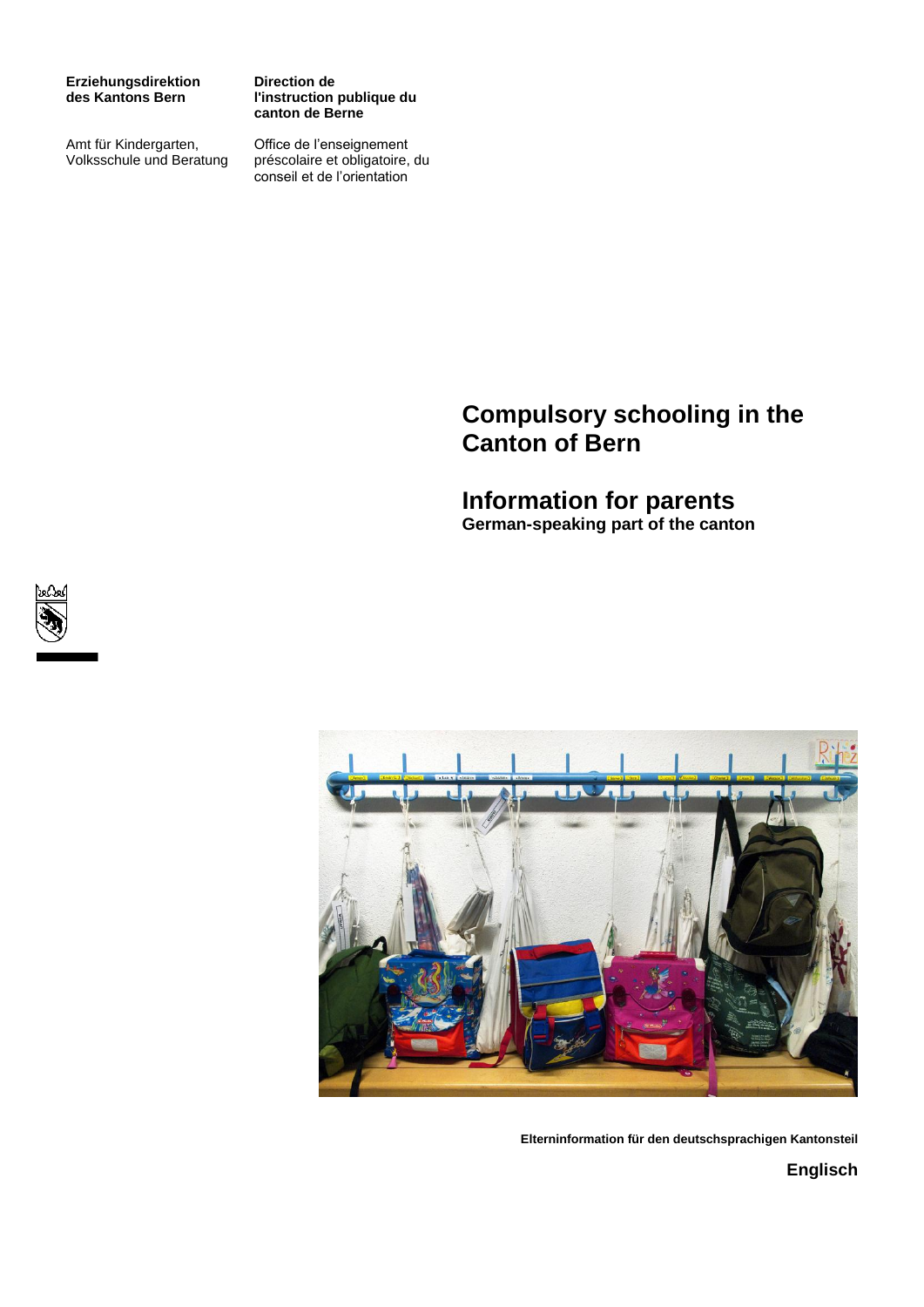## **Foreword by the Director of Education**

Dear parents,

In our first years of learning, our lives revolve around pre-school and school. Children at this age are plunged into a fascinating world where being part of a class with other children is very important.

I believe that in this situation the priority should always be on the child's well-being, his or her relationship to the teaching staff and the parents' trust in the school. The stable and future-oriented partnership between school and parents creates a foundation for the children's further academic development. This interaction is something that is very close to my heart.

As parents, you can make a big contribution to the success of this venture and help your child through his or her school career with your care and support. We have compiled some important information to help you find your way around our school system in this brochure.

You will find answers to many questions, including:

- How are compulsory schools organised?
- What is expected of parents?
- What can I do to ensure that my child feels comfortable at school and learns well?

The teachers and headmaster or headmistress in your child's school will be happy to provide any further information you may need. Please also take a look at our website [www.erz.be.ch](http://www.erz.be.ch/) and that of your municipality and your child's school.

We hope that both you and your child enjoy the time at pre-school and school.

 $3.7 - 1 -$ 

Bernhard Pulver Director of Education in the Canton of Bern



*Bernhard Pulver, Director of Education*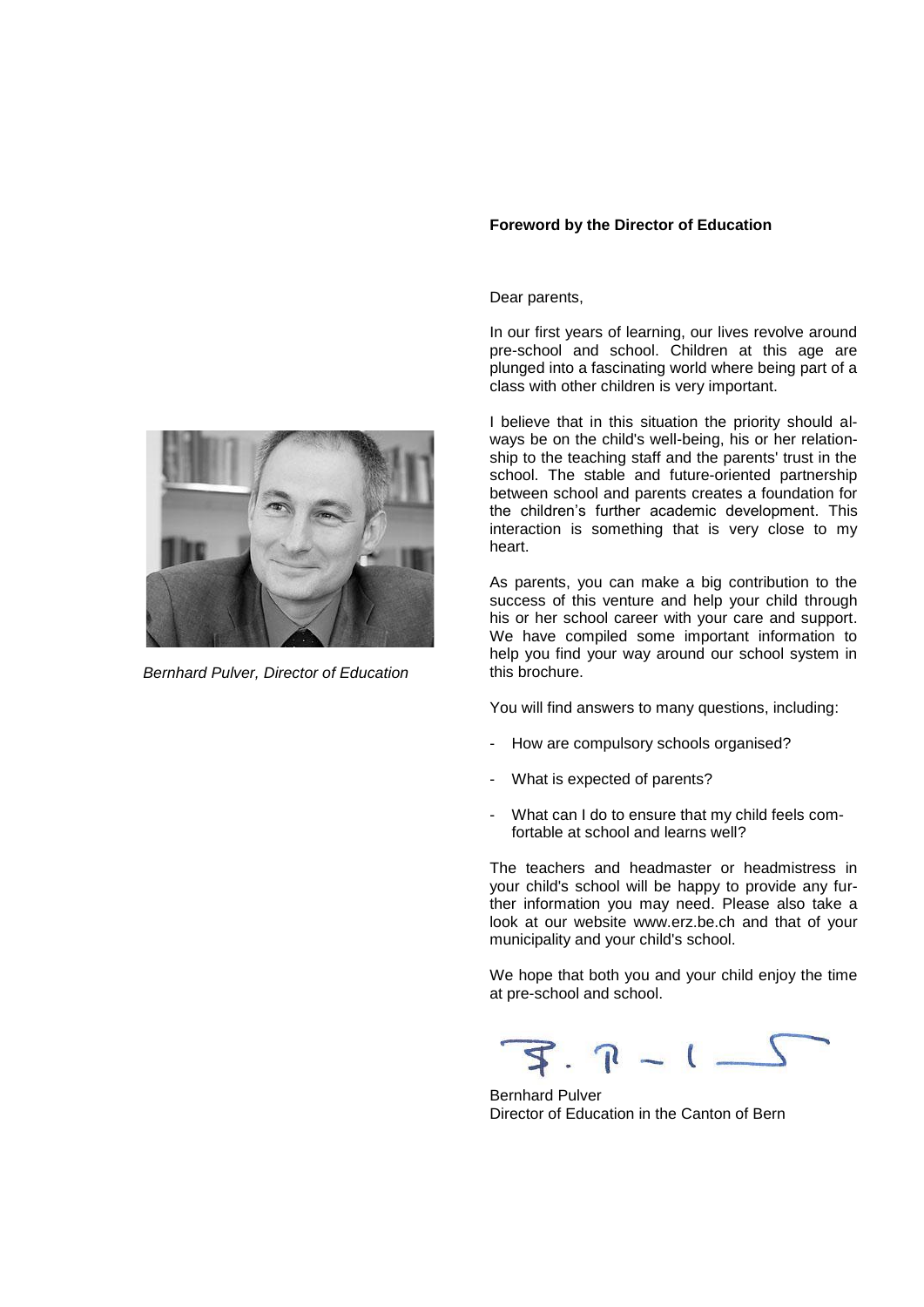## **Table of contents**

| $1 \quad$<br>Additional curricular and extra-curricular courses 5                                                                                  |  |
|----------------------------------------------------------------------------------------------------------------------------------------------------|--|
| 2<br>Move from primary to lower secondary level7                                                                                                   |  |
| After compulsory schooling9<br>3<br>Vocational education and training (VET) 9                                                                      |  |
| Parents and compulsory school10<br>4                                                                                                               |  |
| Difficult situations at compulsory school11<br>5<br>Measures in the event of disciplinary problems11<br>Difficult situations in parenting11<br>6 — |  |
| Parents help make school a success12<br>7<br>Encourage speech and first-hand experiences 12<br>Define rules for dealing with new media  12         |  |
| 8                                                                                                                                                  |  |

## **Note**

The Canton of Bern is split into a German-speaking part and a French-speaking part. The information in this brochure refers to the German-speaking part of the canton. Important terms in German are highlighted in green.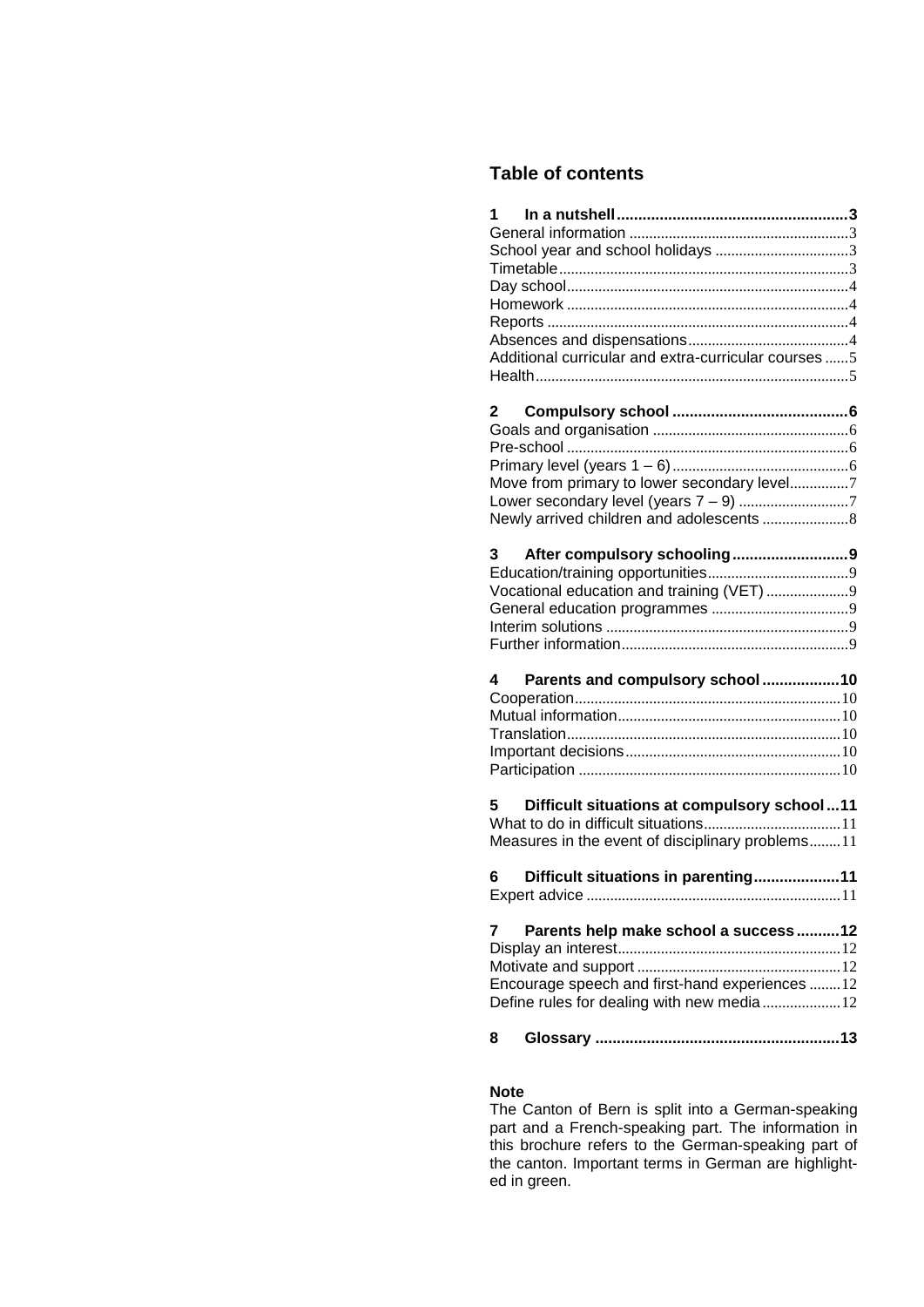## <span id="page-3-1"></span><span id="page-3-0"></span>**General information**

**Allgemeines** 

Compulsory schooling usually lasts for eleven years. Children usually enter pre-school at the age of four. After compulsory schooling, the children either complete a two to four-year apprenticeship, where they learn a profession, or start their post-compulsory education.

|                   | <b>Higher secondary level</b><br>Sekundarstufe II<br>Vocational training or general education<br>programme                                                                   | 2 - 4 years |
|-------------------|------------------------------------------------------------------------------------------------------------------------------------------------------------------------------|-------------|
|                   | Lower secondary level (years $7 - 9$ )<br>Sekundarstufe I<br>Taught on two or three different re-<br>quirements levels<br>Prepares for choice of career                      | 3 years     |
| Compulsory school | <b>Primary level</b> (years $1 - 6$ )<br><b>Primarstufe</b><br>Assessment procedure in years 5 and<br>6: assignment to a requirements level<br>for the lower secondary level | 6 years     |
|                   | Pre-school<br><b>Kindergarten</b><br>Begins at the age of 4                                                                                                                  | 2 years     |

- All children are entitled to attend compulsory school at their place of residence free of charge. The municipality provides pupils with the teaching and school materials for free.
- Boys and girls are taught together. The educational goals are identical for both sexes.
- State compulsory schools are nondenominational, in other words they do not uphold any single set of religious beliefs. Various religions are discussed in class for the purposes of general education and an upbringing that teaches respect for people with different opinions and beliefs. As ours is a predominantly Christian society, customs related to Christian feasts and celebrations, such as Christmas, have a place in the curriculum. The religious freedom of all children and adolescents as well as their parents is nevertheless guaranteed at all times.

Private (independent) schools also exist alongside compulsory schools. They require the approval of the education department and charge school fees.

Children and adolescents with a physical or mental disability attend a compulsory school wherever possible or a special-needs school that caters for their disability. You can obtain information on suitable schools and support (including for children under the age of four) from the cantonal educational counselling centre in your region: [www.erz.be.ch/erziehungsberatung](http://www.erz.be.ch/erziehungsberatung)

#### <span id="page-3-2"></span>**School year and school holidays**  Schuljahr und Schulferien

The school year begins in the middle of August and ends at the beginning of July. Children and adolescents are taught for 38 or 39 weeks per year. The holidays are spread over the school year.

**Autumn break** in September, October: three weeks

**Winter holidays** in December, January: two weeks

**Sports break**: one week

**Spring break** in April: two weeks

**Summer holidays** in July, August: five weeks

You should ask your local municipality for the exact dates of the school holidays and public holidays.

## <span id="page-3-3"></span>**Timetable**

## **Stundenplan**

Classes are taught from Monday to Friday. One lesson lasts 45 minutes. At least four lessons are taught in the morning, in instruction blocks beginning and ending at the same times (block times). Teaching hours in the afternoon vary (two to four lessons). Depending on their year, children have between two and four afternoons free. There are no lessons on Wednesday afternoons in the pre-school and for years 1 to 6. Your child's timetable for the coming year will be published by the class teacher.

As parents you must ensure that your child attends school according to the timetable. You are responsible for your child when classes are not in session and when he or she is on the way to or from school.

Please also read the sections on 'Absences and dispensations' (p. 4) and 'Parents and compulsory school' (p. 10).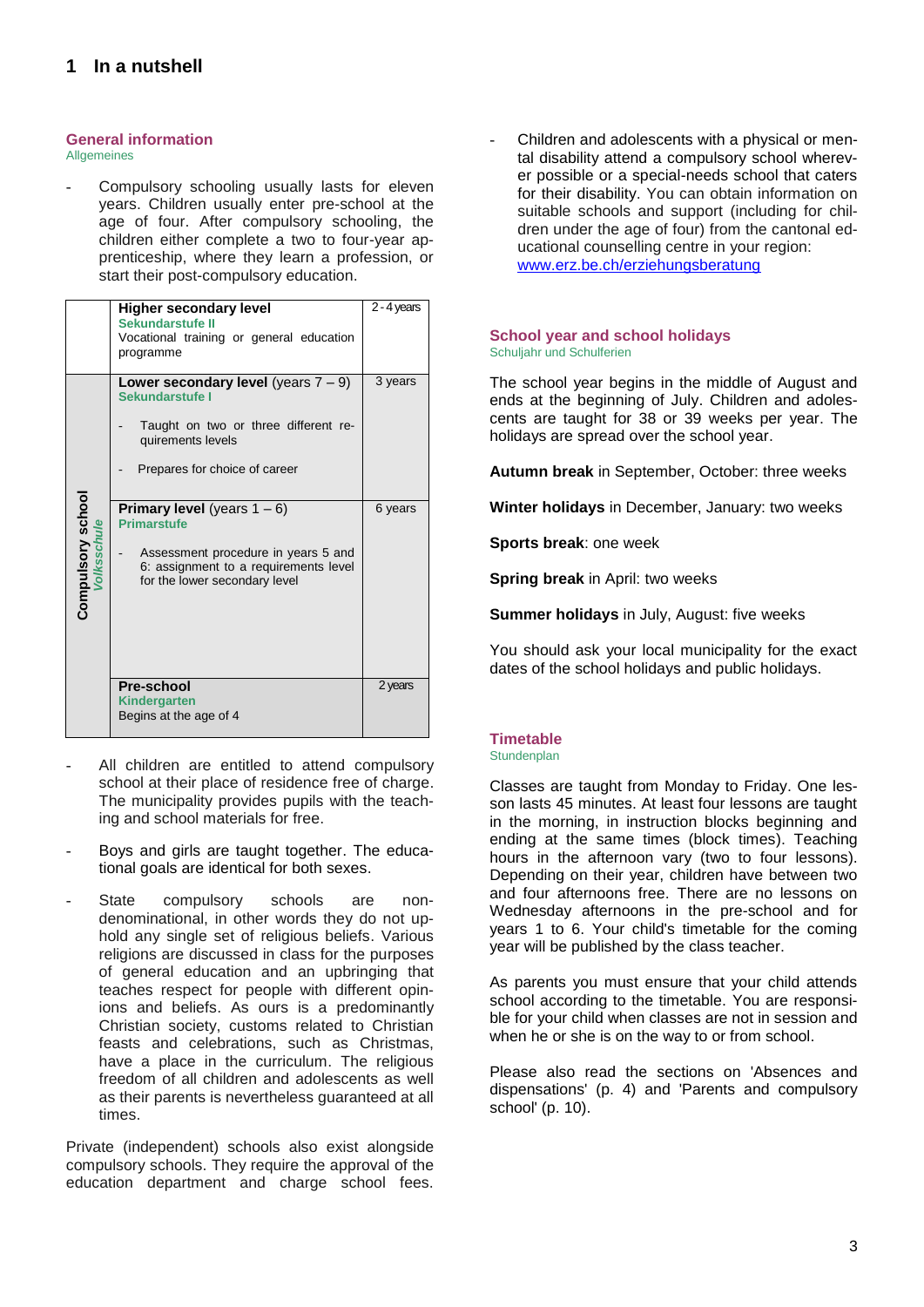

#### <span id="page-4-0"></span>**Day school Tagesschule**

When there is sufficient demand, municipalities offer a day school for compulsory school children who need **supervision** before instruction begins, over midday or after instruction ends; this is generally provided within the compulsory school premises.

The day school can consist of three different types of supervision:

- Early supervision, before lessons start
- Midday supervision with a meal
- Afternoon supervision after lessons are finished or on afternoons when no lessons are scheduled

The midday and afternoon supervision also includes help with homework. Parents can choose from these three types to suit their needs. A fee will be charged for day schools. The amount of the fee depends on the income, assets and size of the family.

Visit [www.erz.be.ch/tagesschulen](http://www.erz.be.ch/tagesschulen) for more information about day schools or ask your class teacher or the headmaster or headmistress.

Further possibilities for child care and supervision outside the family (day-care facilities for children, professional care-givers, etc.) can be found at [www.gef.be.ch](http://www.gef.be.ch/) > Familie

# <span id="page-4-1"></span>**Homework**

Hausaufgaben

Homework supplements normal lessons and helps children achieve a better understanding of what has been taught in class. Make sure that your child has somewhere quiet where he or she can do his/her homework.

Children should be able to complete their homework without any help from parents. If you notice that your child is having problems with his or her homework, get in touch with his or her teacher as soon as possible.

#### <span id="page-4-2"></span>**Reports Beurteilung**

The class teacher and the parents come together for a **meeting** at all levels at least once a year to discuss the child's progress, work behaviour and social behaviour.

Children in years 1–6 receive a written **report** at the end of each school year. The report provides information on the extent to which the child has achieved the learning targets in the individual subjects. Starting in year 3, the reports also contain grades documenting the child's performances. Pupils in years 7–9 receive a written report at the end of each term. This also contains an appraisal of working and learning habits.

The grading scale ranges from 1 to  $6$  ( $6$  = best grade, below  $4$  = learning targets have not been reached). Half grades can also be awarded (e.g. 5.5 or 4.5).

Please follow the link below for more detailed information in various languages: [www.erz.be.ch/beurteilung](http://www.erz.be.ch/beurteilung) > Elterninformation

## <span id="page-4-3"></span>**Absences and dispensations**

Absenzen und Dispensationen

- As parents you are obliged to send your child to pre-school or school for the times shown in the timetable. Parents who deliberately keep their children out of school may be fined.
- Parents must inform the teachers why their child was not in school: foreseeable **absences** must be reported to the teacher concerned in advance. Unforeseeable absences should be reported as quickly as possible for safety reasons.
- Your child's absences will be excused (approved) for reasons such as illness or accident of the child, illness or death in the family, change of residence, doctor's or dentist's appointment.
- The number of lessons which your child missed with a valid excuse, and any missed without a valid excuse, will be noted in the report.
- **Dispensations** can only be approved if a written request stating the grounds for the dispensation is submitted to the headmaster or headmistress four weeks in advance. Dispensations can be granted for reasons such as the following: celebrations of high religious feasts, important family events, attendance at a course in the native language and culture (HSK), and completion of trial apprenticeships.
- Parents are entitled to keep their child out of **school on up to five half days in each school year**. They need not provide any reason for their child's absence on these half days. Please inform the class teacher two days in advance if you wish to keep your child out of school for a half day.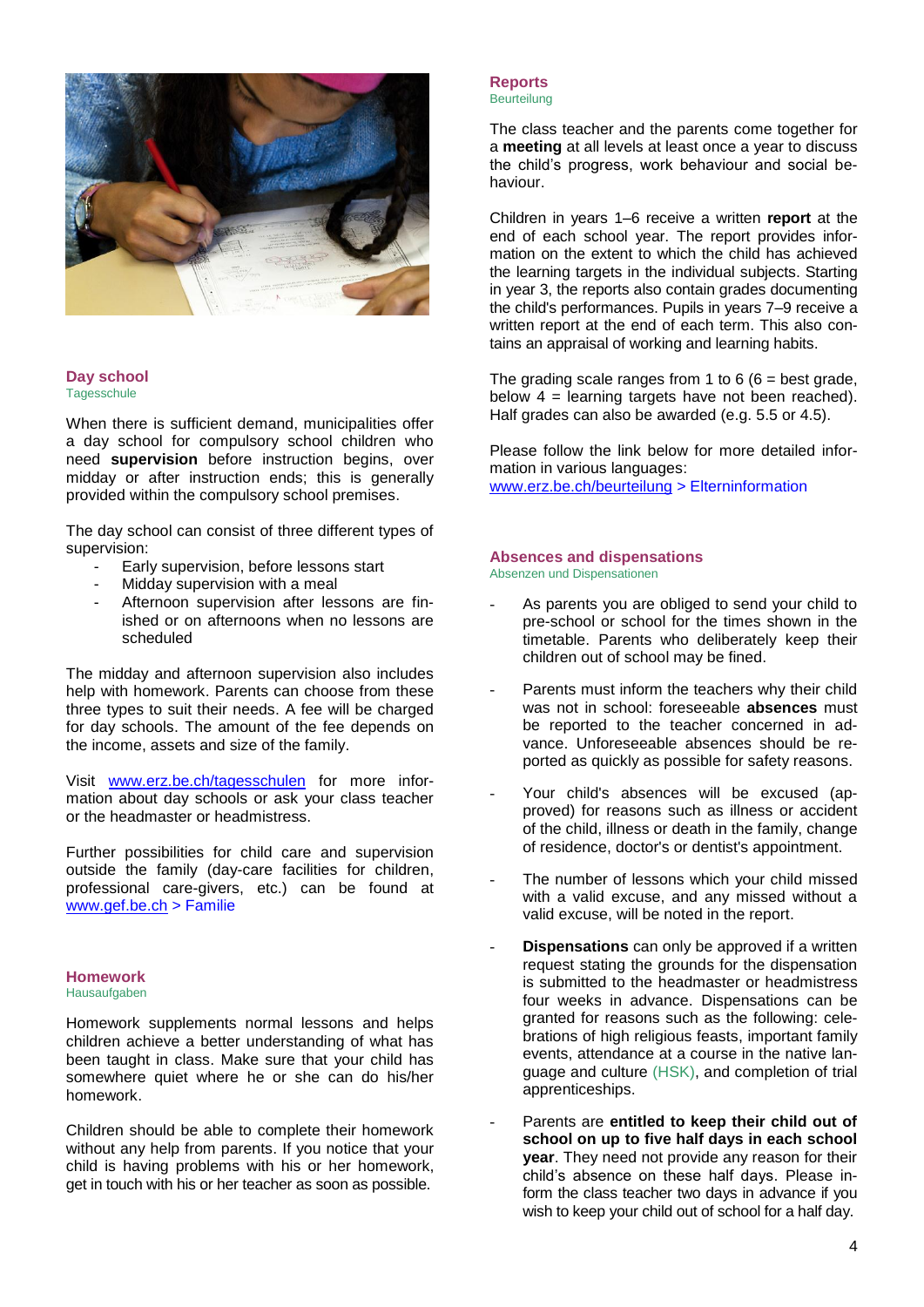#### <span id="page-5-0"></span>**Additional curricular and extra-curricular courses**  Bildungs- und Freizeitangebote

Compulsory instruction in schools is supplemented by **optional activities**. Schools offer activities in the fields of music and crafts as well as interdisciplinary courses and projects.

Children can choose from among even more activities at lower secondary level. The optional courses are also free of charge for parents.

**Courses in native language and culture (HSK)** give children and adolescents growing up with different languages the chance to extend their skills in their first language (mother's or father's language) and to learn more about the culture of their mother's or father's native country. These courses are funded by the states of the countries involved or by private associations. Fees may have to be paid for some of these courses.

Further information and a list of courses can be found at: [www.erz.be.ch/hsk](http://www.erz.be.ch/hsk)

**Sports and other extra-curricular activities** for children and adolescents are normally organised by private clubs and are based on voluntary work. An annual membership fee is usually required for a child to take part in the activities of such clubs.



Qualified teachers offer instruction in playing a number of instruments at the regional **music schools**. A fee is charged for the courses. A list of music schools can be found at: [www.vbms.ch](http://www.vbms.ch/mitglieder.html) > Mitglieder

Information on sports and other extra-curricular activities is available from your local municipality.

## <span id="page-5-1"></span>**Health**

Gesundheit

Children and adolescents are examined by the municipality's **school doctor** in the pre-school and in school years 4 and 8. This examination is compulsory and free. Its purpose is the early identification of any health problems such as hearing, speech or vision impairments, or postural or movement disorders.

If a child needs any further examinations or treatment, the school doctor will inform his or her parents and discuss the next steps with them.

The **school dentist** also regularly examines the teeth of children and adolescents. This examination is also compulsory and free. Parents will be informed if any treatment is needed. The costs of such a treatment must be borne by the parents themselves. Children are taught correct **dental hygiene** in compulsory school.

Please tell your class teacher if your child is suffering from any illness or has to take regular medication.

Information on children & health in various languages:

[www.migesplus.ch](http://www.migesplus.ch/) > Kind & Gesundheit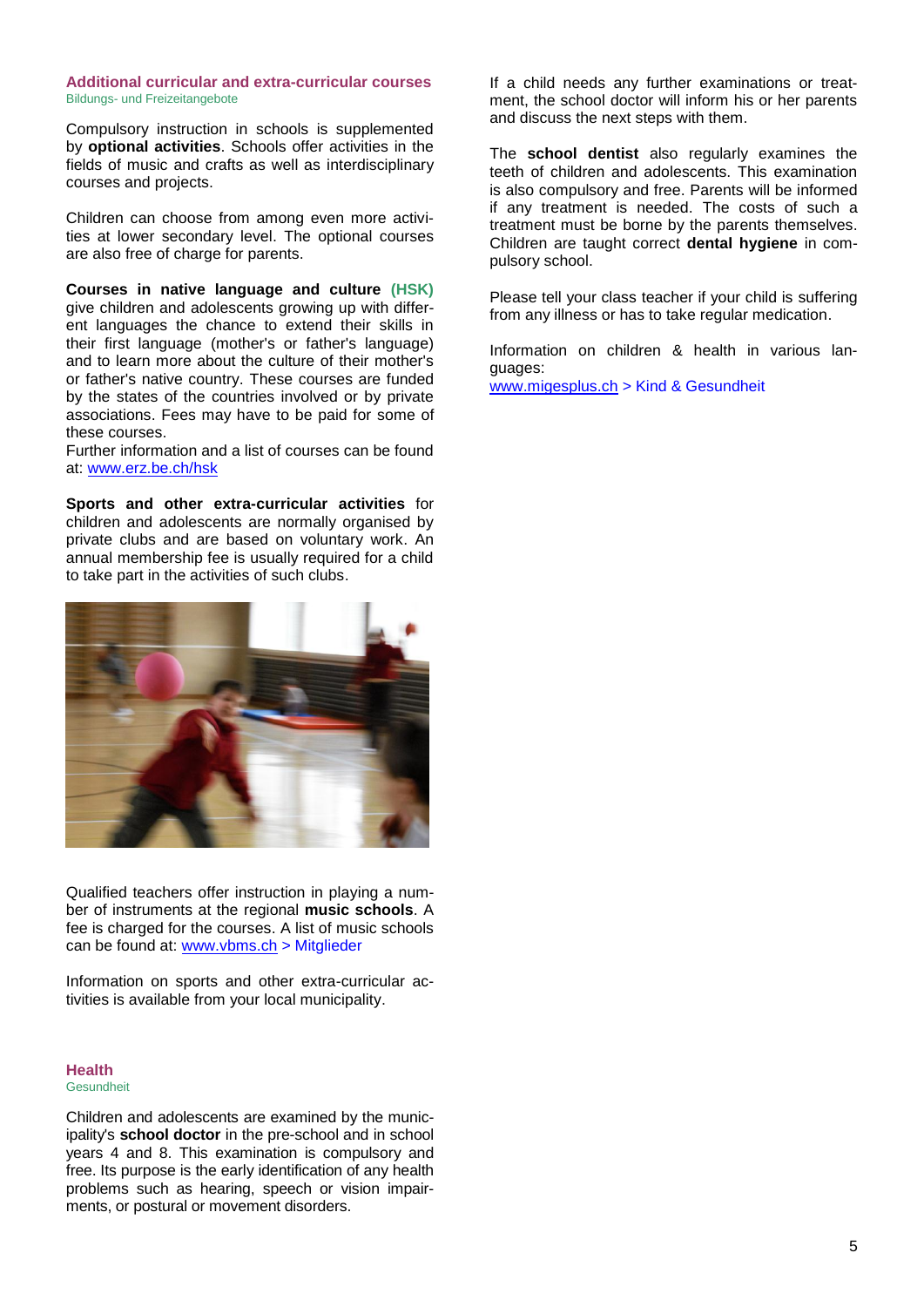#### <span id="page-6-1"></span><span id="page-6-0"></span>**Goals and organisation** Ziele und Organisation

Pre-school and school encourage the acquisition of **knowledge, skills, attitudes and key competencies** with the aim of enabling children and adolescents to orient and integrate themselves within their environment and the society in which they live, to develop into responsible individuals and to complete an apprenticeship or go on to further schooling after their compulsory schooling.

The teaching staff plans its lessons on the basis of **curricula** that define the concrete objectives of the pre-school and school.

The **school boards** in every municipality are responsible for and supervise the running of the various schools. **School inspectors** ensure cantonal supervision on behalf of the education department.

Parents receive a request from the municipality to **enrol their children in the pre-school**.

#### <span id="page-6-2"></span>**Pre-school**  Kindergarten

In pre-school, children learn by **playing** and play whilst **learning**. They learn to be more aware of themselves, to express themselves and to integrate themselves within a larger group of children, and they gain experience in dealing with their environment. Children are encouraged in their overall development in pre-school and are prepared to enter school. Preschool teachers keep an eye on and support the development of each individual child, and discuss each child's progress with his or her parents.



Children who require **special assistance** in certain fields (for example linguistic or motor skills) are helped by additional specialist staff.

Pre-school usually lasts two years. Depending on how a child develops, the transition to **school (years 1–6)** may be postponed for one year, or the teaching subjects of year 1 may be spread over two years.

Children growing up with more than one language who do not understand and speak the local language well when they enter pre-school are given extra support. **A good command of German is essential for the later academic success of your child.** Make sure that your child has the opportunity to learn the local language by playing with other children before entering pre-school. Ask your municipality about **play and child care groups for children over the age of two,** such as parent groups, play groups or day-care facilities for children.

See also 'Parents' contribution to learning success' (p. 12).

In some municipalities, children in the pre-school and first two years of school may be taught together all or part of the time (mixed age group) (Basisstufe or Cycle élémentaire).

For detailed information on pre-schools in different languages visit:

[www.erz.be.ch/elterninfo](http://www.erz.be.ch/erz/de/index/kindergarten_volksschule/kindergarten_volksschule/informationen_fuereltern/kindergarten/elterninformationen.html) > Kindergarten

#### <span id="page-6-3"></span>**Primary level (years 1 – 6) Primarstufe**

In years 1 to 6, children acquire and strengthen their basic skills of **reading, writing and arithmetic**. They gain insights into their surroundings and become familiar with a range of work techniques. Frequently, coursework in different subjects will address the same topic. Primary level pupils begin to learn and work more on their own

In year 3 the pupils in the German-speaking part of the canton begin to learn **French as their first foreign language**, those in the French-speaking part begin with **German**.

**English** has been taught from class 5 in both parts of the canton since 2013.

The **assessment procedure** for your child's move to the lower secondary level (years 7 to 9) (Sekundarstufe I) is carried out in years 5 and 6 (see following page).

Children who have difficulties achieving learning targets in certain areas (language, movement, learning, concentration) may be taught on the basis of individually defined learning targets or be assisted by specially trained teaching staff.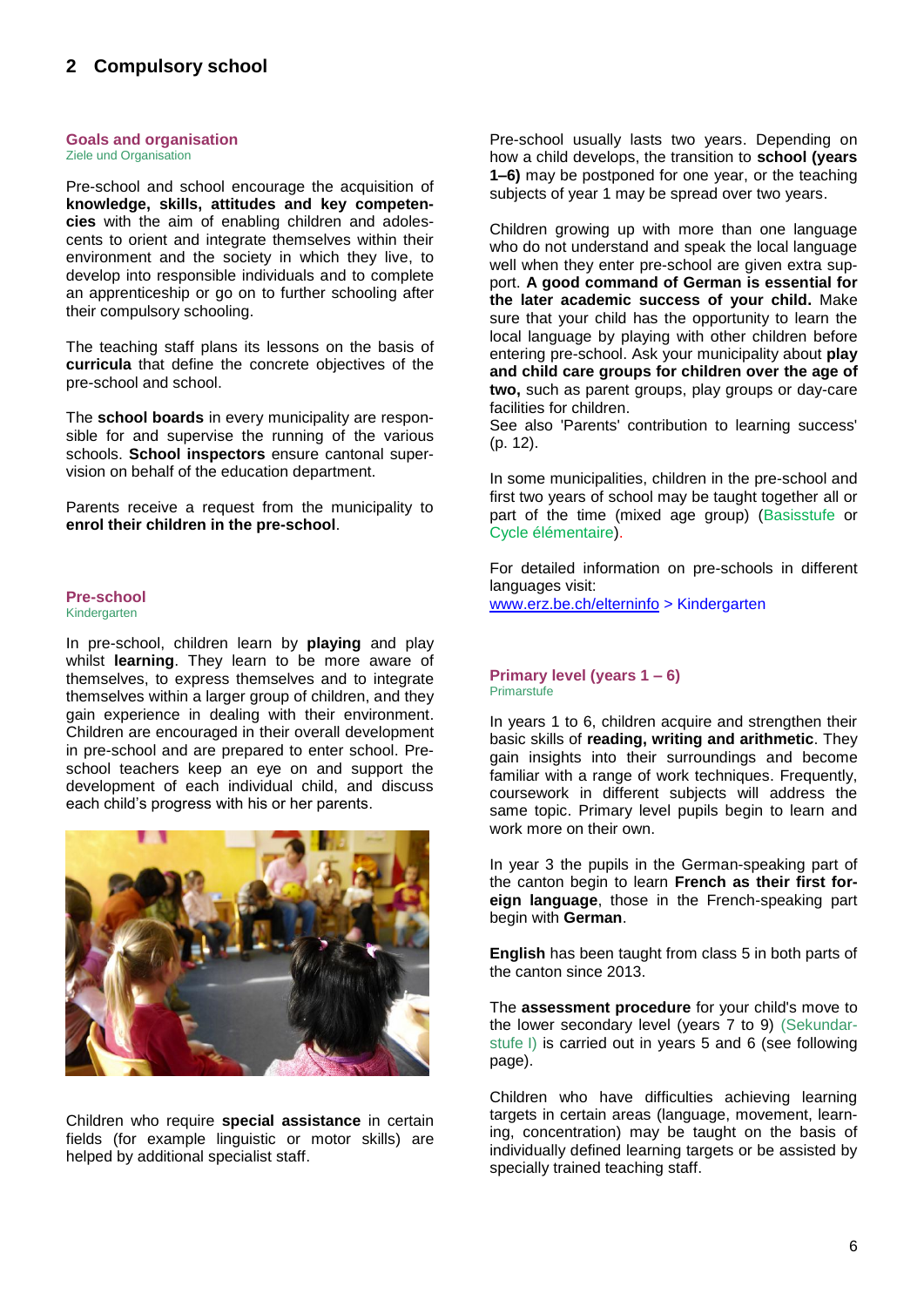In such cases, a specialist department identifies the child's **learning problems** with the parent's consent and decides whether any support in the form of **special lessons** is necessary.

**Special lessons** (Spezialunterricht) are taught during teaching time in class or in groups outside the class. What's more, a number of municipalities offer children with learning difficulties the chance to attend a **special class**. A special class (Besondere Klasse) has fewer pupils than a normal class and is taught by staff members who have been specially trained to help children with learning difficulties.

Special lessons are also offered for **particularly gifted children**. An assessment by a specialist department is also a prerequisite for participation in these lessons.



#### <span id="page-7-0"></span>**Move from primary to lower secondary level**  Übertritt von der Primar- in die Sekundarstufe I

An **assessment procedure** undertaken during years 5 and 6 determines the circumstances of your child's move from the primary to lower secondary level.

Teaching at lower secondary level (school years 7 – 9) is split into two to three **different levels**. Pupils are assigned to one of these levels in their 7th school year on the basis of their academic performance up to then and their expected further development. Class teachers explain the assessment procedure to children and their parents in year 5.

See also 'Lower secondary level' (p. 7) and 'After compulsory schooling' (p. 9).

Information on the compulsory school assessment procedure and the move from primary to lower secondary level can be found in different languages at:

[www.erz.be.ch/beurteilung](http://www.erz.be.ch/beurteilung) > Elterninformation

#### <span id="page-7-1"></span>**Lower secondary level (years 7 – 9)** Sekundarstufe I

At lower secondary level pupils are taught in two to three **different levels** depending on their performance:

The lower secondary level is split into Realklassen and Sekundarklassen. The pupils have to satisfy higher requirements in the Sekundarklassen. If pupils in a Sekundarklasse have good to very good grades they can prepare for admission to a higher school. Some municipalities organise special Sekundarklassen (spezielle Sekundarklassen) for this. Each municipality decides on its own whether pupils in the Realklassen and Sekundarklassen are taught completely separately or together in the same class depending on the subject.

The lower secondary level also offers support in the form of special lessons and classes.

Pupils in the lower secondary level are expected to perform more independent work on their own or in groups. Their general education is extended and deepened. In addition, the pupils are prepared for their choice of either an apprenticeship or attendance at a higher school. The **choice of profession**  (Berufswahl) made by the young people depends largely on their personal interests, strengths and academic performance. The school supports this important process by dealing with appropriate topics in class. Pupils will receive help in making their decision from their parents, their class teacher and the career and study advisory centre.

The class teacher will inform you and your daughter or son, about the **requirements and expectations** associated with choosing a career and **looking for an apprenticeship** at the appropriate time.

See also 'After compulsory schooling' (p. 9) and 'Reports' (p. 4).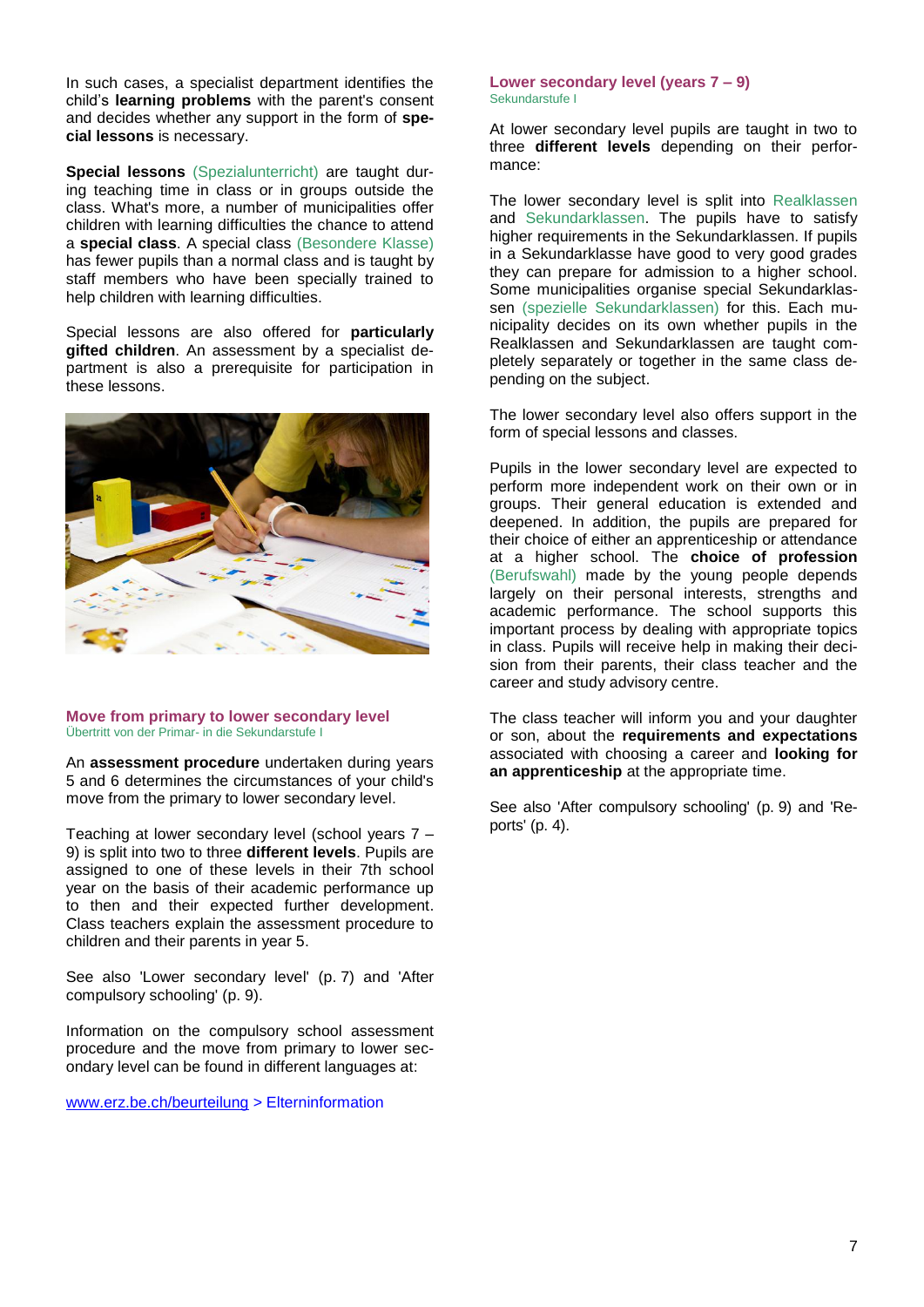#### <span id="page-8-0"></span>**Newly arrived children and adolescents**  Neuzuziehende Kinder und Jugendliche

If you have recently arrived in Switzerland, you may obtain information on your child's attendance at compulsory school from your local municipality. You can also register your child directly with the responsible headmaster or headmistress . Your child has to attend school as soon as he or she enters Switzerland with the intent to remain here for several months . Children can start school at any time throughout the school year.

Newly arrived children and adolescents will be assigned to the appropriate year (and at lower secondary level, to the appropriate level as well) following consultation with parents and previous teachers (or on the basis of the available school reports) depending on their age and number of years of schooling. The assignment of the headmaster or headmistress is initially provisional .

In the case of children or adolescents in year four or above, it may be sensible for those who have no knowledge of the language of instruction to repeat the last year of schooling they completed abroad, in order to have more time to learn the language and catch up on anything they may be missing in terms of subject matter.



Children and adolescents with no or only limited knowledge of the language of instruction are given additional support. The extra lessons in German **[Deutsch als Zweitsprache (DaZ)]** are free and are taught during teaching time either within or outside the class.

In urban municipalities, children with no knowledge of German or French often begin with a ten -week intensive course in the language of instruction.

Attending courses offered by sports clubs, day schools and courses in his or her native language and culture (HSK) may help your child **find his or her bearings faster in the new language and environment** and settle in socially.

See also 'After compulsory schooling' (p. 9).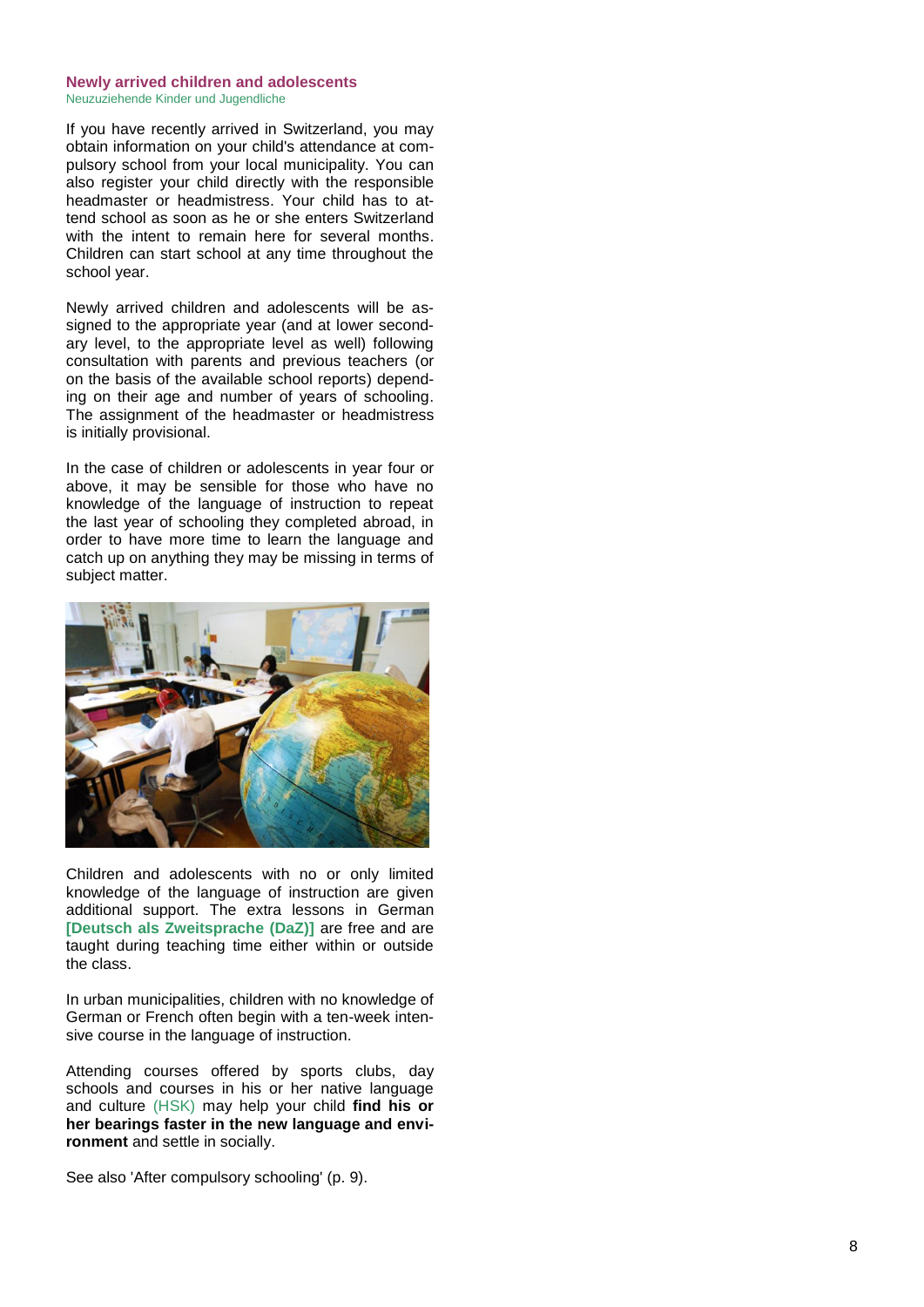## <span id="page-9-0"></span>**3 After compulsory schooling**

#### <span id="page-9-1"></span>**Education/training opportunities**  Ausbildungsmöglichkeiten

The path to a certain profession or further schooling may be different from what you imagine: different from what it was in former times or – if you did not grow up in Switzerland – different from that in your native country. For example, there are now more than 250 professions for which training can be begun directly after compulsory school.

Further education/training after compulsory schooling is very important for your child's future: with no apprenticeship or further schooling his or her chances of finding a job and his or her wages will be lower. He or she may have no chances of further education and promotion.

#### <span id="page-9-2"></span>**Vocational education and training (VET)**  Die Berufliche Grundbildung (Berufslehre)

Most young people learn their trade or profession after completing compulsory schooling in **vocational education and training (VET) (apprenticeship)**: They receive between two and four years **practical training in a company**. Over the same period they attend a vocational school (Berufsfachschule) for two to three days a week, where they learn more about the trade/profession and can expand their general knowledge. A **training contract** is signed between the trainee, company and vocational school. Some professions are also taught solely at specialised schools [Handelsmittelschule (HMS) and Lehrwerkstätten ].

On account of the combination of practical training and school education, young people who are awarded a Federal VET Diploma usually have very good chances on the job market. And there are numerous opportunities to build on vocational education and training through further education or advanced training.

If they do very well, they may even opt to complete the Federal Vocational Baccalaureate (Berufsmaturität ) programme during or after their vocational education and training: this entitles them to study at a university of applied sciences (Fachhochschule FH ).

Further information on vocational education and training: [www.erz.be.ch/berufsbildung](http://www.erz.be.ch/erz/de/index/berufsbildung/grundbildung.html)

#### <span id="page-9-3"></span>**General education programmes** Die Mittelschulen

**Upper secondary specialised schools** [Fachmittelschule (FMS) I offer three-year courses of study for occupations in the field of health and education/social work.

Students who do very well at school and are prepared to work hard can attend **Baccalaureate schools** (Gymnasium). Baccalaureate schools begin in year 9 and last four years (it is also possible to start after year 9). The Baccalaureate schools offer comprehensive general education with various specialisation subjects. The Baccalaureate diploma (Matura) entitles the bearer to study at a university or Federal Institute of Technology without any examination or at a university of applied sciences after one year's practical experience.

A leaflet in various languages is available for **adolescents newly arrived** from a different canton or abroad who wish to continue their Baccalaureate school in the canton Bern: [www.erz.be.ch/aufnahmegym](http://www.erz.be.ch/erz/de/index/mittelschule/mittelschule/gymnasium/aufnahme_und_uebertrittsverfahren.html)

Information on upper secondary specialised schools and Baccalaureate schools: [www.erz.be.ch/mittelschulen](http://www.erz.be.ch/mittelschulen)

#### <span id="page-9-4"></span>**Interim solutions**  Zwischenlösungen

If your child's academic achievements or command of the language of instruction are still not good enough to allow him or her to begin his or her chosen education or vocational training at the end of year 9, he or she may be allowed to complete a **preparatory 10th school year**. This offer is also open to **newly arrived adolescents** between the ages of 16 and 18 with no or only little knowledge of the language of instruction: [www.erz.be.ch/bvs](http://www.erz.be.ch/bvs)

Find out more about this and other interim solutions in due time; ask your child's class teacher or the regional career and study advisory centre (BIZ).

#### <span id="page-9-5"></span>**Further information**  Weitere Informationen

There are other offerings available after completion of compulsory schooling in addition to the education/training opportunities mentioned above.

Information on career choices and addresses of regional career and study advisory centres (BIZ): [www.erz.be.ch/berufsberatung](http://www.erz.be.ch/berufsberatung)

Information in various languages on choosing a career: [www.berufsberatung.ch/dyn/8188.aspx](http://www.berufsberatung.ch/dyn/8188.aspx)

Education after the compulsory school: chart [www.erz.be.ch/berufsbildung](http://www.erz.be.ch/erz/de/index/berufsbildung.assetref/content/dam/documents/ERZ/MBA/de/ABS-ABB-ABR/Grundbildung/bildungswege-nach-der-Volksschule-version-april-10.pdf)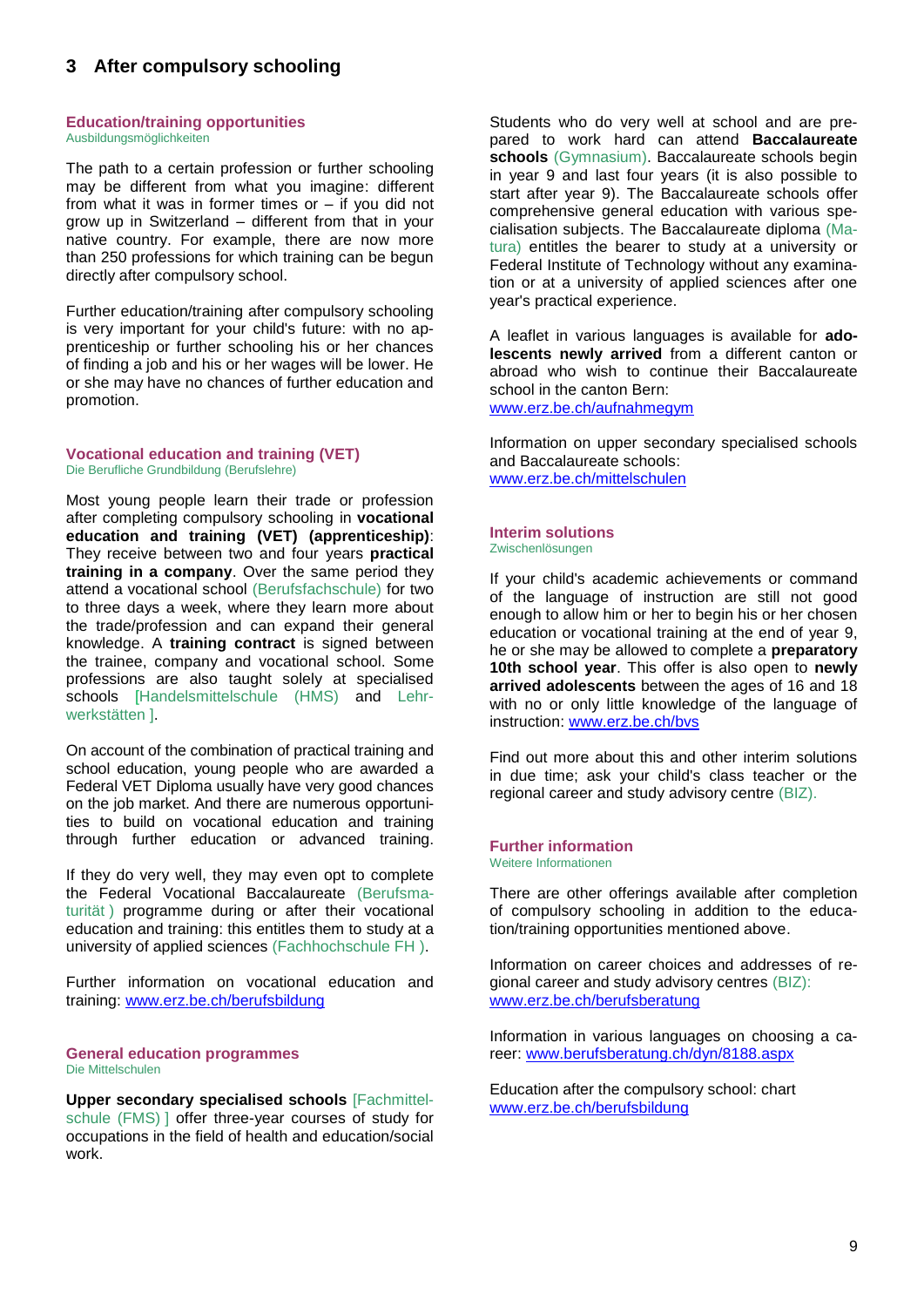## <span id="page-10-0"></span>**4 Parents and compulsory school**

#### <span id="page-10-1"></span>**Cooperation**  Zusammenarbeit

Parents and compulsory school have a legal obligation to work together. This cooperation should be based on partnership. The academic success and well-being of the child should always take priority.

## <span id="page-10-2"></span>**Mutual information**

Gegenseitige Information

**Pre-school and school will inform** parents of important events and projects in connection with the class (events, school trips, etc.) and schooling (assignment to a school or class, teaching times, etc.). This information will be provided in writing or at information events such as **parents' evenings** and **open days**. **Both parents** are expected to attend such events wherever possible. If neither parent is able to attend, please notify the appropriate member of staff and inquire as to how you can obtain the relevant information.

The pre-school and school will regularly inform parents about the (academic) development and behaviour of their child: a **parent-teacher meeting** (talk between the pupil's parents and class teacher) is held at least once every school year (see also Reports, p. 4). **Both parents** are expected to attend wherever possible. You will be consulted regarding the scheduling of this meeting.

If you feel you have not been told enough about the school itself or how your child is doing in class you are encouraged to ask the class teacher or the headmaster or headmistress.

You will be allowed to **sit in on lessons** in your child's class by agreement with the teacher.

**Tell the class teacher** about any circumstances or incidents that could affect your child's development and concentration.

See also 'Absences' (p. 4).

## <span id="page-10-3"></span>**Translation**

Übersetzung

It is important that you **understand** what is said at a parents' evening or during a parent-teacher meeting. It is just as important that you are able to **express your concerns** and **ask any questions** you may have. If your language skills are not yet adequate, you may bring an adult along to translate for you. The school can also arrange to have someone interpret for you during a parent-teacher meeting.

The interpreters arranged by the school are neutral, have been specially trained for their work and are sworn to secrecy.

<span id="page-10-4"></span>**Important decisions**  Wichtige Entscheide

All important decisions on your child's school career (e.g. move from pre-school to the primary level and from here to the lower secondary level, promotion to the next year, assignment to a special class) will be discussed with you and your child. You have the right to be informed, heard and advised by the teachers involved and the headmaster or headmistress and may inspect any and all files relating to your child. Any **decision affecting your child's school career**  will be taken by the headmaster or headmistress. The final decision must be communicated to you in writing with reasons stated. If you do not agree with the decision, you have the right to lodge a complaint with the school inspectors.

See also 'Reports' (p. 4).

# <span id="page-10-5"></span>**Participation**

**Mitwirkung** 

Please let the class teacher know if you are willing and able to support your child's teachers, class or school through any kind of assistance such as accompanying trips out, helping in projects, small translations for parents of another child etc. This kind of help contributes to a good relationship between parents and teachers and a good atmosphere in the school.

A number of schools have a **Parents Association** made up of one or two parent representatives from each class. These are elected by the parents of the class at the beginning of every school year. The parent representatives of a class cooperate closely with the class teacher. Together they encourage contact between parents and the teachers of the class, as well as an exchange of ideas on educational and organisational questions. The parent representatives help solve any problems, provide support for class events and projects and represent the interests of the parents of the class in the school's Parents Association. The Parents Association deals with topics that affect the entire school (or at least one level).

You can find out more about parental involvement in your child's school from the class teacher or headmaster or headmistress.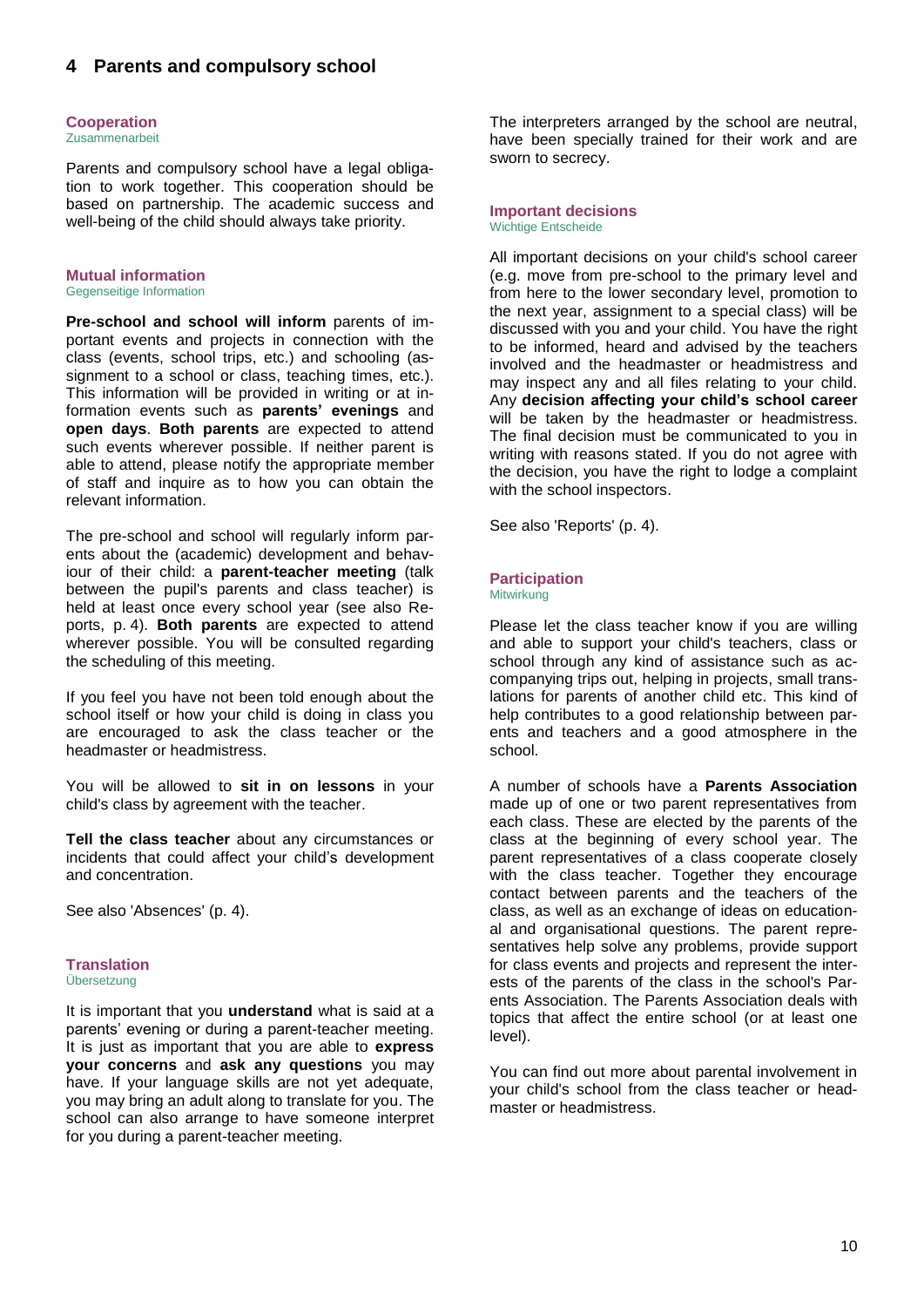## <span id="page-11-0"></span>**5 Difficult situations at compulsory school**

Maybe your child doesn't feel comfortable in their class or the quality of his or her work has suddenly dropped off. Perhaps your child is having problems with other children or you as a parent do not agree with a teacher's decision.

#### <span id="page-11-1"></span>**What to do in difficult situations**  Vorgehen in schwierigen Situationen

The following procedure should be followed if a difficult situation relating to your child, the teaching staff or the class does arise:

- 1. The parents and teacher should get into contact, discuss the situation together and try to find a solution. As a rule, a satisfactory solution can be reached in this way.
- 2. If the parents and teacher cannot find a solution and one or both of the parties consider it necessary, the parents, teacher and headmaster or headmistress should meet to discuss the situation.
- 3. Should questions or situations of any kind arise for which no satisfactory solution can be found, you can submit the matter to the school board.

This procedure must be observed by parents and teachers. A translation can be arranged if necessary.

#### <span id="page-11-2"></span>**Measures in the event of disciplinary problems** Massnahmen bei Disziplinproblemen

The compulsory school ensures an orderly running of the school so that all of the children feel at ease and can learn well. The pupils must abide by the **school rules on community living** (rules of the house, class rules) and follow the instructions of the teaching staff, headmaster or headmistress and other staff. If any rules are repeatedly ignored or seriously broken the parents will be informed and the **procedure explained above regarding difficult situations** must be followed.

If the measures that are agreed do not bring about a positive change, the school can enlist the help of experts. If a pupil's behaviour seriously interferes with the proper running of the school, the school committee can issue a written warning or threaten to **expel the pupil from the school**. The school board can suspend a pupil from attending lessons for a period of up to twelve weeks in order to safeguard a proper running of the school. In the event of a (partial) expulsion, a suitable occupation will be organised by the enlisted experts in consultation with the parents and the school.

## <span id="page-11-3"></span>**6 Difficult situations in parenting**

You can also contact the class teacher if you have any questions relating to parental education and care. Discuss your experiences with other parents, too, to find out how they deal with similar situations.

#### <span id="page-11-4"></span>**Expert advice**  Beratung durch Fachpersonen

In addition to your child's teachers, there are other experts available for you to consult: the educational counselling service in your region can offer support.

## Contact the **educational counselling service**:

- If the problems you are having bringing up your children are such a burden that you are having difficulty coping with them on your own (disobedience, defiance, fears/anxiety, aggression, quarrels amongst siblings, problems dealing with peers, conflicts related to homework, long periods spent on the Internet, alcohol, drugs, problematic recreational activities etc. or if a child is always sad, for example, or refuses to eat).
- If the family is going through a difficult period (separation, divorce, other family problems, etc.)
- If a child is having difficulties at school (learning, performance or behaviour) and the exact reasons have to be identified before it can be helped (on the joint application of the parents and school)
- If problems exist within a class/school building (e.g. violence, discrimination)

Further information in various languages and the address of the nearest educational counselling service can be found here: [www.erz.be.ch/erziehungsberatung](http://www.erz.be.ch/erz/de/index/erziehungsberatung/erziehungsberatung/ueber_uns.html)

Some municipalities have a **school social worker**. You can contact these experts too if you are experiencing any problems. They can advise you on the subject of your concern and will help you plan the next step if you wish.

If necessary, an interpreter can be arranged to facilitate talks with the educational counselling service or school social worker.

All of the experts named above are sworn to professional secrecy.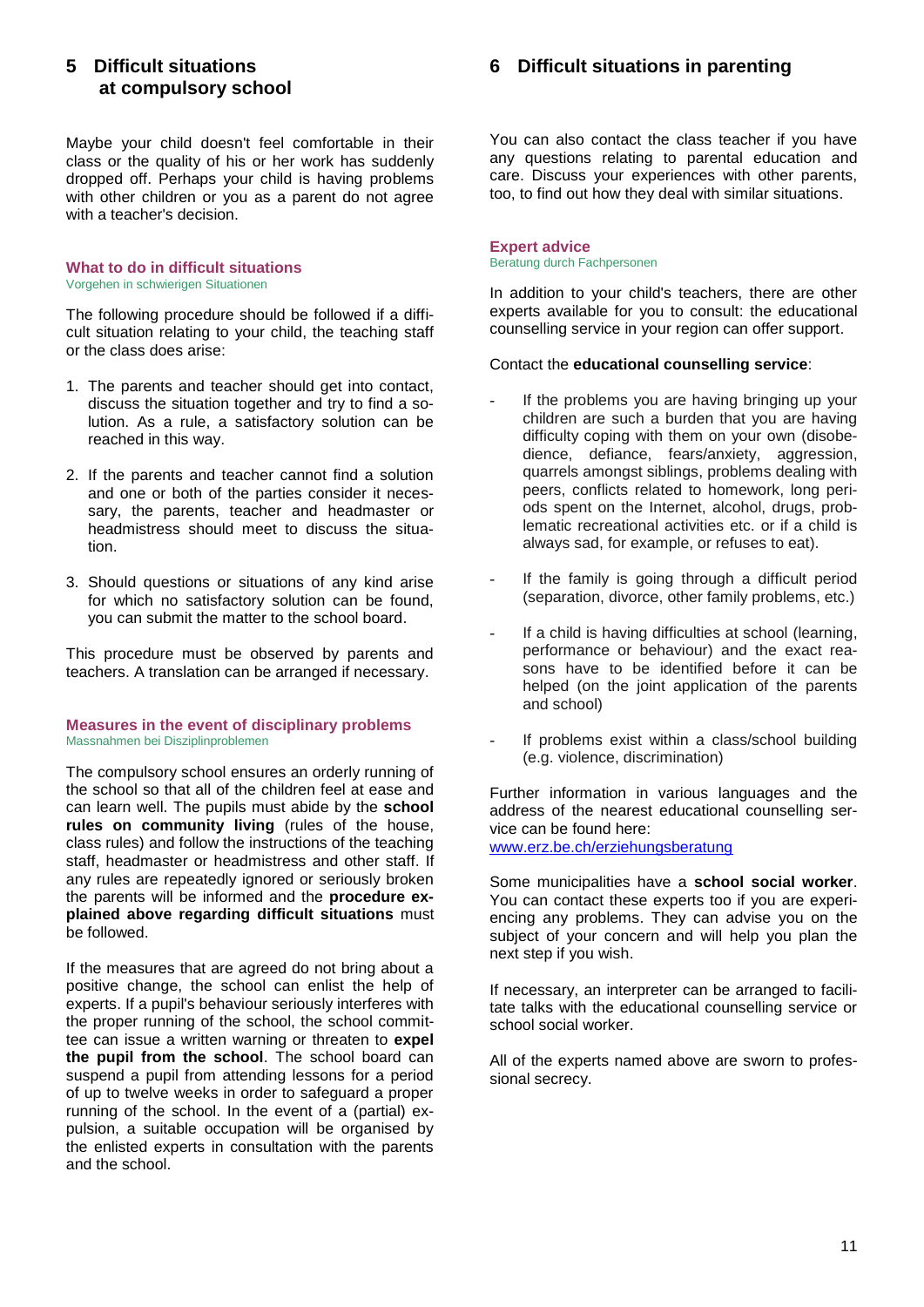## <span id="page-12-0"></span>**7 Parents help make school a success**

The foundations for your child's good development will be laid in the first years of his or her life. Tips on coping with everyday problems can be found in the multilingual brochure 'Fit for school' (Fit für die Schule):

[www.erz.be.ch/erziehungsberatung](http://www.erz.be.ch/erz/de/index/erziehungsberatung/erziehungsberatung/fachinformationen/fit_fuer_die_schule/broschueren.html)

You as parents can play a key role in your child's development at school:

## <span id="page-12-1"></span>**Display an interest**

- Maintain contact with the teaching staff and take part in as many school activities as you can. This shows your child that you think school is important. Exchanging ideas and cooperating with teachers will help your child get the best support it needs.
- Ask your child about what it has experienced and learnt at school.

## <span id="page-12-2"></span>**Motivate and support**

- Make sure that your child gets enough sleep and arrives at school with a breakfast in its stomach and a healthy snack in its bag.
- Don't bring your child to school (in a car). Walk him or her to school until he-she is confident enough to make the journey alone, either on foot or by bike.
- Make sure that your child does his or her homework and packs his-her school bag ready for lessons the next day.
- Trust in your child's ability to learn. Let him or her do as much as possible on his/her own.
- Praise your child for his or her efforts to learn and for persevering in the face of difficulties.
- Don't criticise your child for making a mistake; instead, try to figure out with your child how he or she can learn from the experience.

## <span id="page-12-3"></span>**Encourage speech and first-hand experiences**

- Speak to your child from a very early age. Tell him or her what you are doing and explain the world in which he/she lives. Listen patiently and answer any questions. Tell them stories and read to them from books.
- Do things together with your child: go on outings together, e.g. to the zoo, on a boat, to museums and into the countryside. In this way your child will experience the world with all of the senses and learn to understand relationships.

Take your child to the library regularly and encourage reading.

Children growing up with several languages:

- Talk to your child in the language you feel most comfortable with. Stick to this even if your child answers in German.
- Make sure that your child can learn German from infancy. Be open to experiences with the local language and learn it yourself. Be a role model for your child.
- Send your child to lessons in their native language and culture (HSK): promoting language skills in the first language(s) (mother's/father's) is essential for good linguistic development.

See 'Growing up with several languages': [www.erz.be.ch/hsk](http://www.erz.be.ch/hsk)

## <span id="page-12-4"></span>**Define rules for dealing with new media**

New media (computers/Internet, mobile phones, email, chat, games, Facebook, Youtube, etc.) open up numerous possibilities and have become part of our children's everyday life. But experience has also shown that these media can be overused or misused for problematic purposes (online addiction, cybermobbing, portrayal of violence, pornography, etc.). Children and adolescents have to learn how to use these media responsibly.

- Don't put televisions and computers in children's rooms, instead, have them in a room the whole family uses.
- Take an interest in what your child does on the Internet; have him or her show you the games he/she plays and which communication forums and websites he/she uses.
- Establish clear rules on media consumption with your child, spelling out the consequences if these rules are broken: specify the amount of time per day/week, suitable programs, games and websites, codes of conduct on the web.
- Pay attention to the age limits set for TV programmes and computer games.
- Encourage your child to actively take part in recreational activities with the family or peers, including regular outdoor activities.

Tips for dealing with new media in various languages:

[www.migesplus.ch](http://www.migesplus.ch/index.php?id=8&uid=167&L=0) > Kind und Gesundheit [www.sucht-info.ch](http://www.sucht-info.ch/de/info-materialien/paedagogisches-material/eltern/) > Elternbrief 8 [www.cybersmart.ch](http://www.cybersmart.ch/)